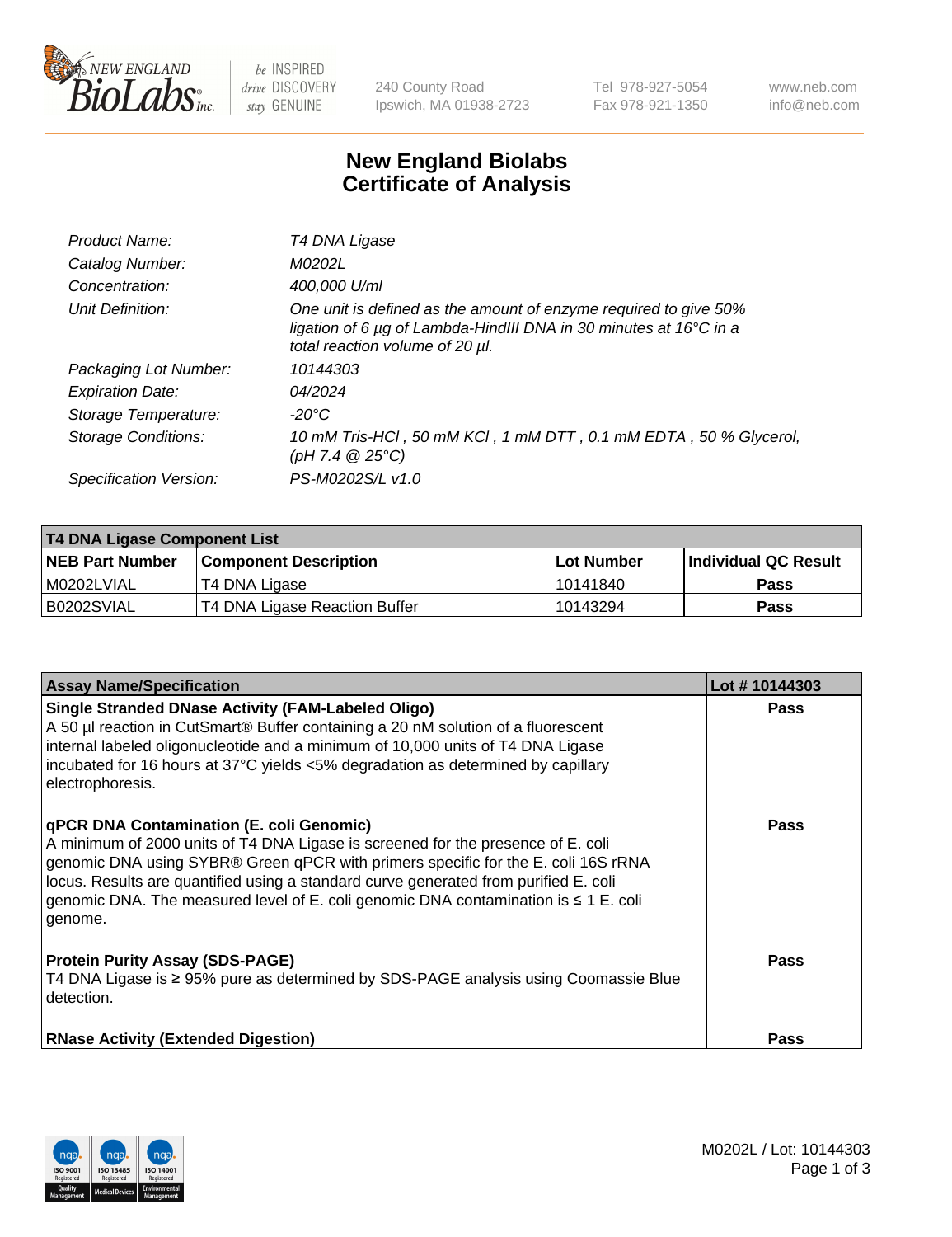

be INSPIRED drive DISCOVERY stay GENUINE

240 County Road Ipswich, MA 01938-2723 Tel 978-927-5054 Fax 978-921-1350

www.neb.com info@neb.com

| <b>Assay Name/Specification</b>                                                                                                                                                                                                                                                                                                                                                                             | Lot #10144303 |
|-------------------------------------------------------------------------------------------------------------------------------------------------------------------------------------------------------------------------------------------------------------------------------------------------------------------------------------------------------------------------------------------------------------|---------------|
| A 10 µl reaction in NEBuffer 4 containing 40 ng of a 300 base single-stranded RNA<br>and a minimum of 1 µl of T4 DNA Ligase is incubated at 37°C. After incubation for 16<br>hours, >90% of the substrate RNA remains intact as determined by gel electrophoresis<br>using fluorescent detection.                                                                                                           |               |
| <b>Protein Concentration (A280)</b><br>The concentration of T4 DNA Ligase is 0.4 mg/ml +/- 10% as determined by UV<br>absorption at 280 nm. Protein concentration is determined by the Pace method using<br>the extinction coefficient of 57,675 and molecular weight of 55,292 daltons for T4<br>DNA Ligase (Pace, C.N. et al. (1995) Protein Sci., 4, 2411-2423).                                         | <b>Pass</b>   |
| <b>Non-Specific DNase Activity (16 Hour)</b><br>A 50 µl reaction in NEBuffer 1 containing 1 µg of CIP-treated Lambda-HindIII DNA and<br>a minimum of 2000 units of T4 DNA Ligase incubated for 16 hours at 37°C results in a<br>DNA pattern free of detectable nuclease degradation as determined by agarose gel<br>electrophoresis.                                                                        | <b>Pass</b>   |
| Ligation and Recutting (Terminal Integrity, Digested DNA)<br>A 20 µl reaction in 1X T4 DNA Ligase Reaction Buffer containing 2 µg of Lambda<br>DNA-HindIII Digest and a minimum of 4000 units of T4 DNA Ligase incubated for 16<br>hours at 37°C results in >95% ligation of the DNA fragments as determined by agarose<br>gel electrophoresis. Of these ligated fragments, >95% can be recut with HindIII. | <b>Pass</b>   |
| <b>DNase Activity (Labeled Oligo, 3' extension)</b><br>A 50 µl reaction in CutSmart® Buffer containing a 20 nM solution of a fluorescent<br>labeled double-stranded oligonucleotide containing a 3' extension and a minimum of<br>10,000 units of T4 DNA Ligase incubated for 16 hours at 37°C yields <5% degradation<br>as determined by capillary electrophoresis.                                        | <b>Pass</b>   |
| <b>DNase Activity (Labeled Oligo, 5' extension)</b><br>A 50 µl reaction in CutSmart® Buffer containing a 20 nM solution of a fluorescent<br>labeled double-stranded oligonucleotide containing a 5' extension and a minimum of<br>10,000 units of T4 DNA Ligase incubated for 16 hours at 37°C yields <5% degradation<br>as determined by capillary electrophoresis.                                        | <b>Pass</b>   |
| Double Stranded DNase Activity (Labeled Oligo)<br>A 50 µl reaction in CutSmart® Buffer containing a 20 nM solution of a fluorescent<br>labeled double-stranded oligonucleotide containing a blunt end and a minimum of<br>10,000 units of T4 DNA Ligase incubated for 16 hours at 37°C yields <5% degradation<br>as determined by capillary electrophoresis.                                                | <b>Pass</b>   |
| <b>Endonuclease Activity (Nicking)</b><br>A 50 µl reaction in NEBuffer 1 containing 1 µg of supercoiled PhiX174 DNA and a                                                                                                                                                                                                                                                                                   | <b>Pass</b>   |